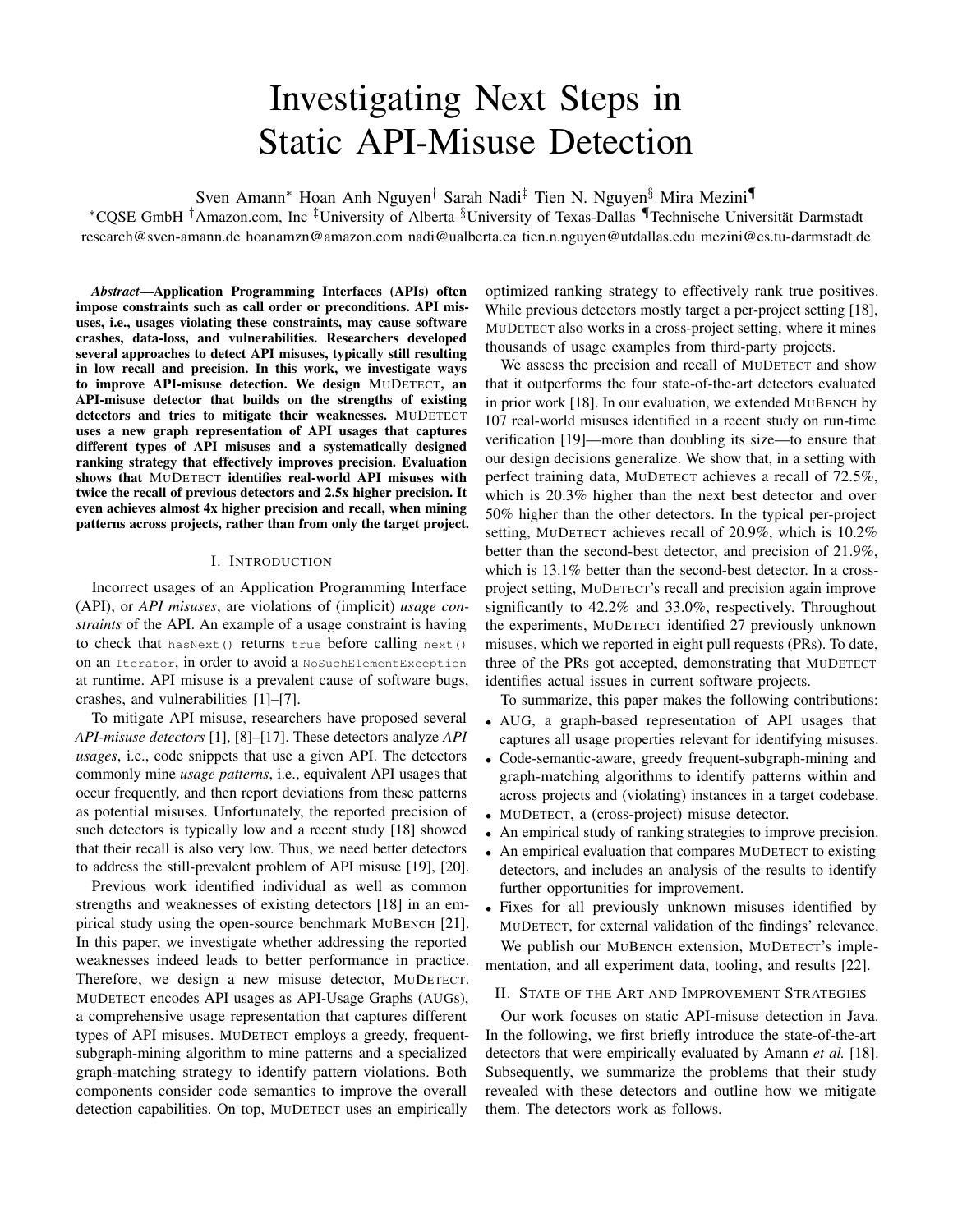GROUMINER [12] represents usages as directed acyclic graphs that encode method calls, field accesses, and control structures as nodes and control-/data-flow dependencies among them as unlabelled edges. GROUMINER uses sub-graph mining to find patterns and then detects violations of these patterns as missing nodes. It detects missing method calls and misplaced method calls, as well as missing control structures.

JADET [10] encodes the transitive closure of the call-order relation in each usage as pairs of the form  $m() \prec n()$ . It uses Formal Concept Analysis [23] to identify violations, i.e., rarely missing pairs. It cannot detect violations of patterns with only one pair. TIKANGA [16] builds on the same algorithm, but encodes usages using temporal properties (CTL). Both detectors detect missing and misplaced calls.

DMMC [1] encodes usages as sets of methods called on the same receiver type. It identifies violations by computing, for every usage, the ratio of the number of equal usages and usages with one additional call. Intuitively, a violation should have few exactly-similar usages, but many almost-similar usages.

The problems that Amann *et al.* [18] identified as the root causes for the low recall and precision of these detectors as well as our strategies to mitigate them are as follows.

*P1:* Representation. On average, 45.8% of false negatives were due to the inability of the detectors' underlying representations to capture details necessary for differentiating misuses from correct usages [18]. For example, DMMC and GROUMINER encode methods by their names only and, hence, cannot detect a missing method call when an overloaded version of the method is called (e.g., the misuse calls String.getBytes() while the pattern requires String.getBytes(String)). Our representation tracks method*call arguments. Additionally, for the first time, we provide a representation that combines tracking of control flow, exceptional flow, order of method calls, synchronization, and data flow.* Previous detectors considered these features in isolation.

*P2:* Matching. On average, 31.3% of false negatives were due to detectors not matching patterns to misuses [18]. For example, to identify that two methods are called in the wrong order, say  $b()$ ; a() instead of a(); b(), a detector needs to both capture the call order, and match the pattern and misuse despite the different order. Similarly, a detector needs to consider sub-typing information to match a Collections.size() call found in a pattern to an ArrayList.size() call found in a usage. Another issue is that some detectors use a distance threshold to filter their findings, which may filter true positives, e.g., if a misuse contains additional, optional method calls. MUDETECT *matches calls even if their order differs, considers type-hierarchy information, and does not employ a distance threshold, but rather enforces a ranking strategy.*

*P3:* Uncommon Usages. On average, 34.3% of the false positives were uncommon-but-correct usages [18]. It is generally difficult, if not impossible, to automatically and precisely distinguish uncommon usages from misuses. However, the study observed that many of the false positives for uncommon usages involved methods without side effects, *pure methods*, such as getters. Since invocations of pure methods cannot be required, unless their return value is actually needed, MUDETECT *removes calls to pure methods from patterns, unless their return value is used in the pattern.*

*P4:* Alternative Patterns. On average, 19% of false positives were usages that violate some particular pattern, but conformed to another (alternative) pattern [18]. Such *alternative-pattern instances* may even accumulate to 28% of the false positives [15]. Therefore, MUDETECT *filters alternative-pattern instances.*

*P5:* Self- and Cross-method Usages. On average, 12.2% of false positives were due to detectors not distinguishing self- and cross-method usages [18]. In a *self usage*, a class uses part of its own API in its implementation, e.g., Collection.addAll() calls Collection.add(). Constraints that client usages must adhere to, e.g., guarding calls by checks, may not apply to self usages. In a *cross-method usage*, an object is used by multiple methods, e.g., by storing it in a field. From the perspective of an individual method, we have only a partial view on the entire usage scattered across methods. For both types of usages, an intra-procedural analysis potentially detects partial usages, i.e., violations, that are not actual misuses. Therefore, MUDETECT *ignores self-usages and usages on fields.*

*P6:* Ranking. Often, the detectors correctly identified misuses, but ranked them extremely low [18]. An effective ranking mechanism that pushes true positives to the top is essential for saving developers' efforts. *We empirically investigate several ranking factors from the literature and compose a ranking strategy that effectively prefers true positives.*

*P7:* Usage Examples. A possible cause of the detectors' low recall is a lack of correct usages in their training projects [18]. To validate this hypothesis, *we evaluate* MUDETECT *in both a per-project setting, which is the norm in the literature, and a cross-project setting that provides more training examples.*

## III. MUDETECT

We design a new API-misuse detector, MUDETECT, that adopts the strengths of previous detectors and addresses the problems summarized in Section II as follows:

- 1) We design API-Usage Graphs (AUGs), a representation of API usages that simultaneously captures many properties that can distinguish misuses from correct usages.
- 2) We design a new pattern-mining algorithm, based on frequent-subgraph mining, that exploits domain knowledge about API usages to efficiently identify usage patterns.
- 3) We design a new detection algorithm, which uses domain knowledge to efficiently identify API-usage violations.
- 4) We design a ranking strategy that effectively ranks true positives before false positives.

# *A. API-Usage Graphs*

Amann *et al.* [18] found the graph-based GROUM representation of usages to be most promising for identifying misuses. However, GROUMs still capture insufficient details (*P1* (Representation)), which is why we propose API-Usage Graphs (AUGs) as a new representation of API usages. An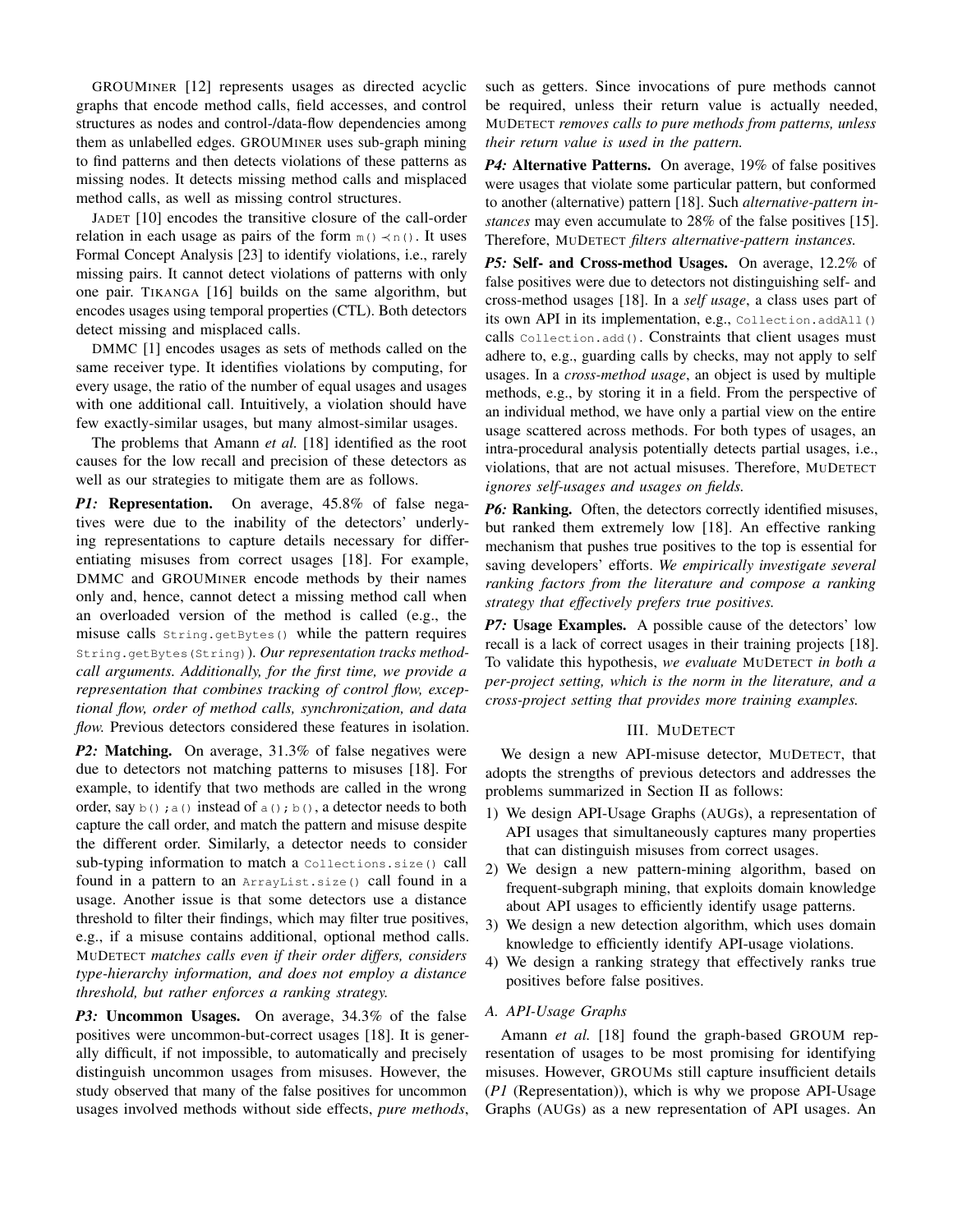

Figure 1: An API Usage and its API-Usage Graph. AUG is a directed, connected multigraph with labelled nodes and edges. Nodes represent data entities, such as variables,

and actions, such as method calls; edges represent control and data flow between entities and actions represented by nodes. Figure 1 shows an example. MUDETECT's intra-procedural analysis creates one AUG from each source method.

*1) Usage Actions:* We use *action nodes* to represent method calls, operators, and instructions in API usages (boxes in Figure 1). For method calls, we use labels  $T.M(1)$ , where M is the method's name and  $\tau$  is the simple name of its declaring type. For constructor calls, we use labels of the form  $\tau$ .  $\langle$ init>. Using the declaring type abstracts over different static receiver types  $(P2 \text{ (Matching)}); e.g., all calls to size() on a List,$ LinkedList, or ArrayList are labelled Collection.size().

We encode equality and relational operators to capture conditions such as list.size() > 0. To abstract over alternative ways to express a condition, e.g.,  $1.size() != 0$  and  $!(1.size() == 0)$ , we use the label  $\langle r \rangle$  for all equality and relational operators and drop negation operators. To also abstract over alternative ways to compose conditions, e.g., a  $\&\&b$  and  $\left(\frac{1}{a} | \cdot | b\right)$ , we drop the conditional operators  $\&\&b$ and  $||$ . With this abstraction level, we focus on detecting the absence or presence of conditions in API usages, rather than logical mistakes in conditions. We capture null checks, e.g., the null check on file in Figure 1, by action nodes with the dedicated label <nullcheck> to distinguish this special condition from other comparisons. We encode unconditional control instructions, such as return, throw, and catch, by action nodes with dedicated labels, e.g., the <catch> and <return> nodes in Figure 1.

To reduce false positives due to *P5* (Self- and Cross-method Usages), we heuristically exclude self- and cross-method usages from AUGs: We create no nodes for method calls on this and super as well as on field accesses on both these qualifiers.

*2) Data Entities:* We use *data nodes* to represent objects, values, and literals that appear in API usages (ovals in Figure 1). We encode data entities as nodes to make data dependencies between actions, such as multiple calls on the same object, explicit, to ensure we have a connected subgraph with all

data-dependent parts of a usage, and to distinguish overloaded versions of methods by their parameter entities. We uniformly create data nodes for variables, fields, and objects that are not assigned but immediately used, e.g., in a method-call chain.

Since certain types, such as List, ArrayList, and LinkedList, appear almost interchangeably in API usages, we label all data nodes <Object>. This allows us to abstract over different static types (*P2* (Matching)), while checking the data-/control-flow that the data entities take part in. Note that Figure 1 shows the simple type names for better readability.

*3) Control Flow and Data Flow:* We use edges to represent control flow and data flow. We distinguish eight types of edges and label them with their type. Figure 1 shows seven of these edge types, labelled with acronyms for brevity.

- A *receiver* edge connects from a data node to a method call that is invoked on the respective object.
- A *parameter* edge connects from a data node to an action that takes the respective object or value as a parameter.
- A *definition* edge connects from an action that creates or returns a value or object to the respective data node.
- An *order* edge connects, in order of execution, two action nodes operating on the same data entity (receiver or parameter). Since we want MUDETECT to discover wrong method-call order, we over-approximate temporal relations by building the transitive closure over *order* edges. To keep AUGs acyclic, we exclude backwards edges from loops.
- A *condition* edge connects an action whose result controls branching to an action controlled by that branching.
- A *synchronize* edge connects a data node that the program obtains a lock on to an action executed under that lock.
- A *throw* edge connects an action that may throw an exception to a data node representing that exception object. We use the throws information, if it is resolvable, to determine which exception may be thrown by an action. We connect exception data nodes to respective <catch> nodes with parameter edges.
- A *handle* edge connects from a  $\langle \text{catch}\rangle$  node to an action in a respective exception handling block.

This detailed dependency information helps distinguish misuses from correct usages (*P1* (Representation)), relate usages despite notational differences (*P2* (Matching)), and consider code semantics in both pattern mining and violation detection.

# *B. Pattern Mining*

Listing 1 shows our pattern-mining algorithm, which takes a set  $A$  of AUGs, a frequency measure  $f$  and a frequency threshold  $\sigma$ , and produces a set of patterns. A *pattern* is a sub-AUG that occurs frequently in A, and a *pattern instance* is an occurrence. A sub-AUG p is a pattern if it has  $f(p) > \sigma$ instances. The algorithm follows three key ideas:

*1) Apriori-based Mining:* The algorithm follows the general idea of an apriori-based algorithm for frequent-subgraph mining [24], i.e., it mines patterns by starting from all singlemethod-call patterns (Line 2) and recursively extending them to larger patterns (Line 3). The key idea here is that if a graph occurs frequently, all of its subgraphs also occur frequently. To extend a pattern  $p$  of size  $k$ , the algorithm generates all suitable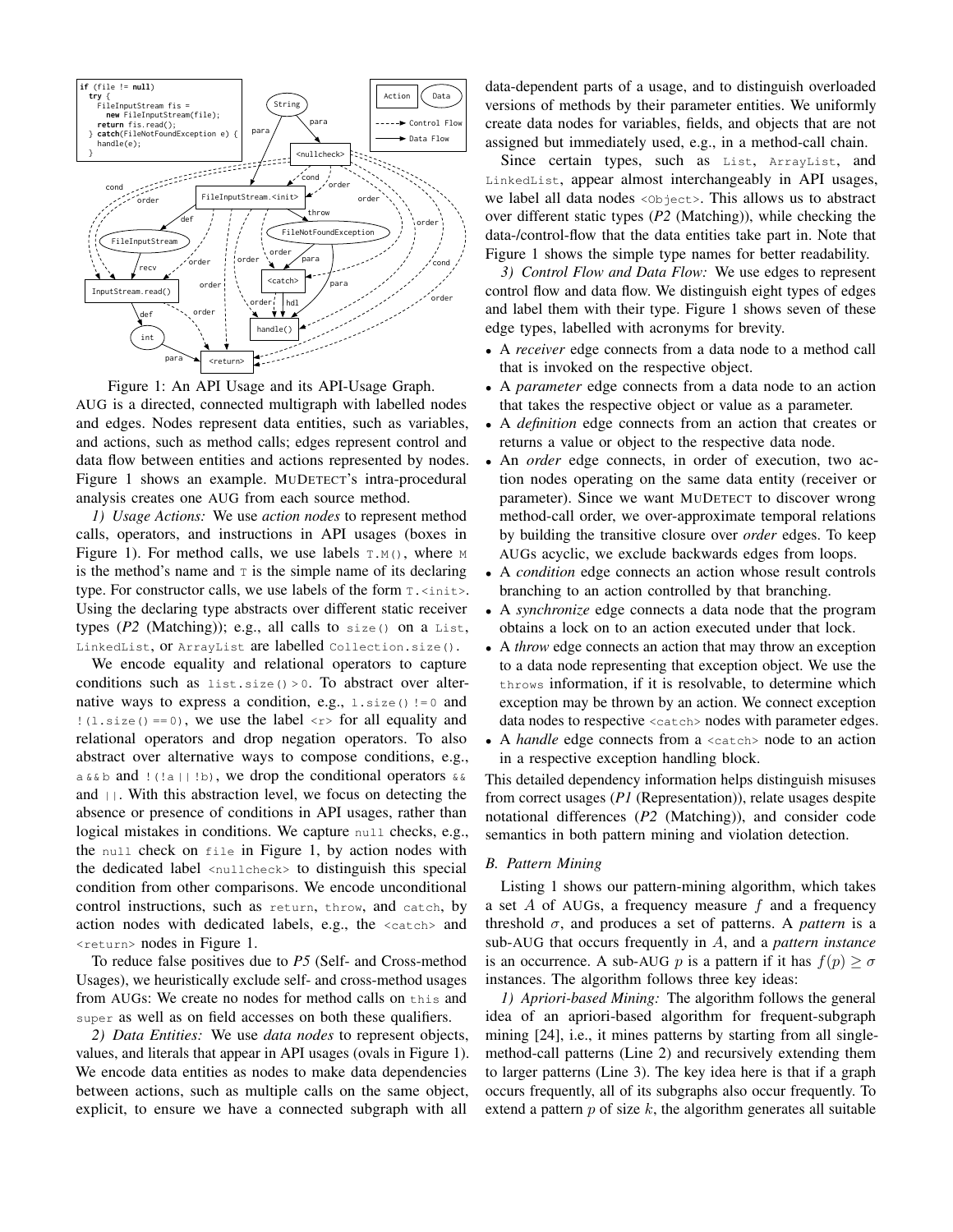```
1 def mine(A: Set[AUG], f: Pattern \rightarrow int, \sigma: int)
 2 P_0 = \{p \mid p \in \text{single\_call\_patterns}(A) \text{ and } f(p) \ge \sigma\}, P = \emptyset<br>3 for p in P_0: extend(p, P, f, \sigma)
4 return P
 s<br>6 def extend(p\colon Pattern, P\colon Set[Pattern],
     f: Pattern \rightarrow int, \sigma: int)<br>E = \{e \mid i \in n \text{ and } \sigma\}= \{e \mid i \in p \text{ and } e \in \text{generate\_extensions}(i)\}\overline{PC} = \{c \mid c \in \text{isomorphic}\_\text{clusters}(E) \text{ and } f(c) \ge \sigma\}10 UC = \overrightarrow{PC} \setminus P11 if UC \neq \emptyset:
12 c = \text{most\_frequent}(UC)13 extend(c, P, \sigma)<br>14 else: P = P \cup \{p\}15 ip = \{i | i \in p \text{ and } \forall c \in PC. generate_extensions(i) \cap c = \emptyset\}<br>16 if f(ip) \geq \sigma: P = P \cup \{ip\}17
18 def generate_extensions(i: Instance)
19 extensors = \emptyset20 for n in adjacent_nodes(i):
21 if has_non-order_connection(n, i) and (
22 is_non-pure_call(n)
23 or (is_pure_call(n) and has_out_connection(n, i))
24 or (is_operator(n) and has_in&out_connection(n, i))
25 or (is_data(n) and has_out_connection(n, i))):
          extensions = extensions \cup \{i \oplus n\}27 return extensions
```
## Listing 1: MUDETECT's Pattern-Mining Algorithm

extensions of size  $k + 1$  for all pattern instances of p (Line 8). This is done by exploring each adjacent node (Line 20). When  $i$ is extended by an adjacent node, all edges from  $\alpha$  that connect  $i$  and the node are added as well. Extending by nodes, as opposed to by edges, enables scalable mining of AUGs, which usually have a large number of edges.

*2) Code Semantics:* When extending a pattern instance i, the algorithm distinguishes different types of adjacent nodes. Specifically, it decides whether an adjacent node is suitable for extending  $i$  as follows: A node that is only connected by an order edge is unsuitable (Line 22). Otherwise, a nonpure method call is always suitable (Line 22). A pure method call is suitable only if it has an outgoing edge to a node in  $i$  (Line 23), i.e., if it defines a data node or controls an action node in  $i$ . Since pure methods have no side effects, they can impact a usage only through their return value. To avoid the complexity of inter-procedural analysis, the algorithm identifies pure methods heuristically: It considers any method whose name starts with get as pure, since getters are mostly pure and very prevalent. An operator is suitable only if it has at least one incoming and one outgoing edge to  $i$  (Line 24), because operators are like pure methods whose result is based solely on their parameters, as opposed to parameters and state. A data node is suitable only if it has an outgoing edge to  $i$ (Line 25), i.e., when it is used in the usage. These decisions based on code semantics contribute to obtaining meaningful patterns, thereby mitigating the problem of flagging uncommon usages as misuses (*P3* (Uncommon Usages)).

*3)* Greedy Exploration: To identify  $(k + 1)$ -patterns in the set of all extensions of the instances of  $p$ , the algorithm clusters isomorphic extensions to pattern candidates (Line 9). To reduce the complexity of graph isomorphism detection, the algorithm uses a heuristic that combines graph vectorization and hashing [25]. More specifically, a graph is represented as a vector of features, each of which is extracted from the

labels of a sequence of nodes and edges along a path in the graph. Two graphs are isomorphic if their corresponding feature vectors have the same hash value. The algorithm then filters out all candidates that it found before (Line 10). If there are no further frequent extensions of  $p$ , i.e.,  $p$  is inextensible, the pattern is added to the set of final patterns  $P$  (Line 14). If any unexplored candidate remains (Line 11), the algorithm selects the most-frequent one (Line 12) and recursively searches for larger patterns (Line 13). This greedy strategy avoids the combinatorial explosion problem of exhaustive search with backtracking and makes our mining scale to a large number of large graphs, unlike GROUMINER, which often timed out [18].

In addition to the possible extensions, the algorithm also keeps track of those instances that do not have any frequent extension (Line 15). If these inextensible pattern instances are themselves frequent, it adds this pattern to  $P$  (Line 16). The intuition is that an API might have a core pattern and additional alternative patterns that contain it (*P4* (Alternative Patterns)).

## *C. Violation Detection*

Listing 2 shows our detection algorithm. It takes a set  $T$  of target AUGs, a set  $P$  of patterns, and a ranking function  $r$  and produces a list of violations. A *violation* is a strict subgraph of a pattern. The algorithm consists of four major steps:

*1) Graph Matching:* The detection algorithm first checks each pair of a target and a pattern for common subgraphs (Line 6). To identify the subgraphs, the algorithm follows the general idea of the pattern-growth approach for frequentsubgraph mining [24], i.e., it discovers the largest common subgraphs of each pair of a pattern and a target (Line 6), by starting from all common method-call nodes (Line 16) and recursively extending the common subgraph (Line 17), one adjacent edge at a time. This allows us to find even single missing edges, e.g., wrong order of two method calls.

When searching for possible mappings of a pattern AUG onto a target AUG, the detection algorithm follows a greedy extension strategy. It continuously selects the next-best pattern edge, while exploring all alternative mappings to the target. This avoids the combinatorial explosion problem of an exhaustive search with backtracking. The algorithm explores all alternatives in the target, as opposed to in the pattern, because targets are usually larger and, therefore, likely contain more alternatives. This results in higher precision.

When exploring candidates, there may be multiple equivalent candidate extension edges. Two edges are *equivalent* if they have the same type, both their source and target nodes have the same label, respectively, and mapping them onto each other is consistent with the current mapping between target and pattern nodes. The node mapping is *consistent* if every node from the target is mapped to at most one node from the pattern and vice versa. Intuitively, the more equivalent edges, the more alternative mappings exist and the more likely it is to select a non-optimal mapping. To decrease this likelihood, the algorithm counts equivalent edges in the target and the pattern (Line 26) and gives priority to edges with fewer equivalent alternatives.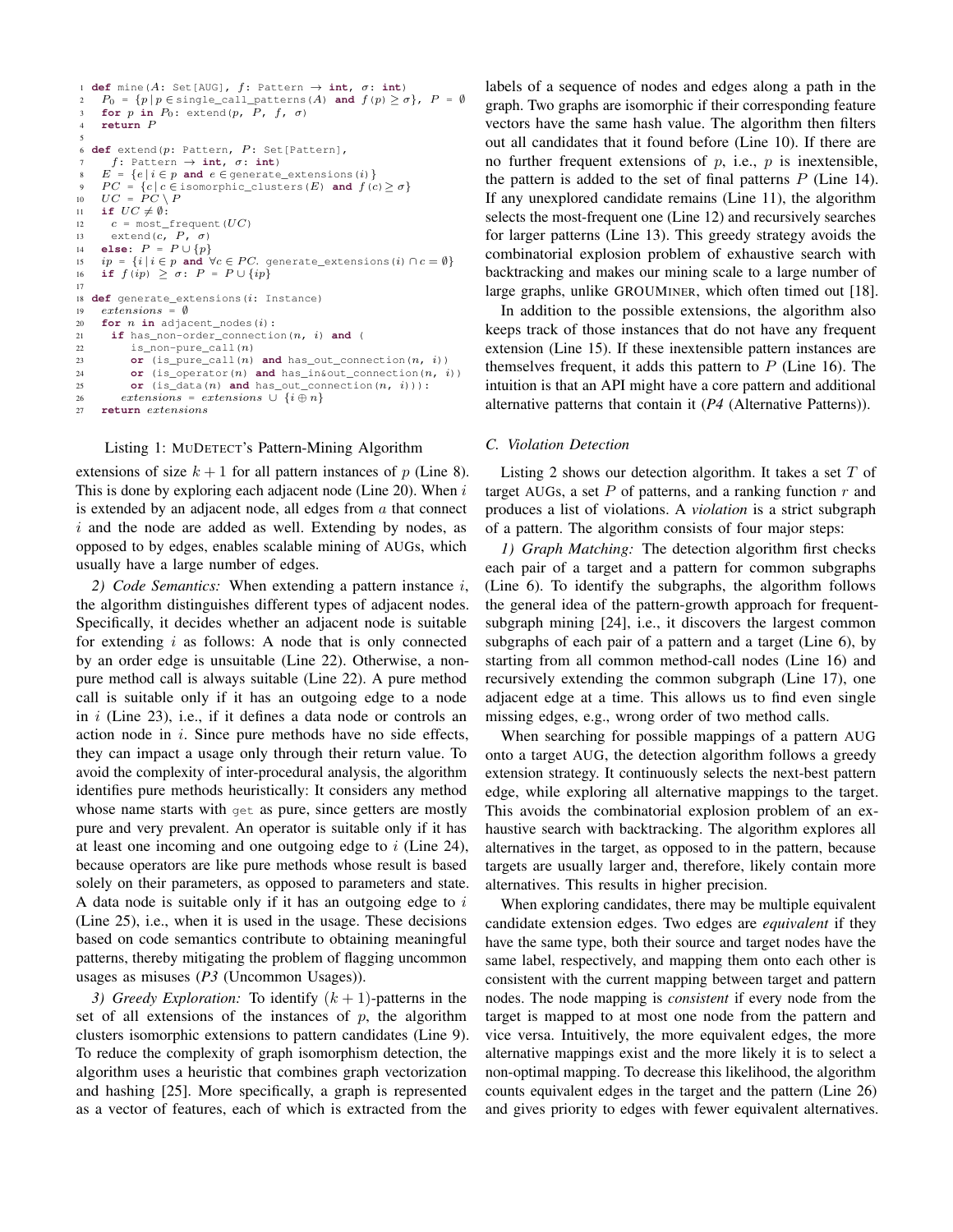```
1 def find_violations(T: Set[AUG], P: Set[Pattern],
2 r: (Set[Violation], Set[Instance], Set[Pattern]) \rightarrowList[Violation]):
3 V = \emptyset, I = \emptysetfor target in T:
5 for pattern in P :
        for overlap in common_subgraphs(target, pattern):
         if \ overlap = pattern:I = I \cup \{Instance(target, pattern)\}elif overlap \sqsubset pattern:
10 V = V \cup \{Violation(target, pattern, overlap) }
11 V_A = filter_alternatives(V, I)
12 V_R = r(V_A, I, P)13 return filter_alternative_violations(V_R)
14
15 def common_subgraphs(t: AUG, p: Pattern):
16 S = single_call_node_overlaps(t, p)
17 return \{lcs \mid lcs \in \text{extend\_subgraph}(s, t, p) \text{ and } s \in S\}18
19 def extend_subgraph(o: Overlap, t: AUG, p: Pattern)
20 e = \text{next\_extension\_edge}(o, t, p)21 return extend_subgraph((o \oplus e), t, p) if e \neq none else o
22
23 def next_extension_edge(o: Overlap, t: AUG, p: Pattern):
24 e_{best} = none, w_{min} = inf
25 for e in adjacent_edges(o, t):
26 w = count_equiv_edges(e, t) * count_equiv_edges(e, p)<br>
27 if 0 < w and w < w_{min}:
      if 0 < w and w < w_{min}:
28 e_{best} = e_t, w_{min} = w<br>29 return e_{best}29 return ebest
```
# Listing 2: MUDETECT's Detection Algorithm

Mapping these first eliminates equivalent alternatives that are inconsistent with the extended node mapping.

*2) Alternative-Pattern Instances:* There may be alternative ways to use an API, e.g., before fetching an item from a Set, we may either check that it is  $!$ empty() or that it has size() > 0. If we have patterns for both cases, these overlap, since fetching an item requires the same calls in both cases. Consequently, an instance of one of the patterns violates the other pattern (*P4* (Alternative Patterns)), because the instance shares elements with both patterns and either misses the size or the emptiness check. Following this insight, our detection algorithm sorts each common subgraph of a target and a pattern into one of two categories: pattern instances, i.e., subgraphs equal to the pattern (Line 7), and violations, i.e., strict subgraphs of the pattern (Line 9). Once all targets and patterns are processed, it uses the set of instances to filter out violations that are subgraphs of instances of another pattern (Line 11).

*3) Violation Ranking:* After identifying all violations in the target code base, the detection algorithm ranks the findings (Line 12). Section III-D discusses ranking strategies in detail.

*4) Alternative Violations:* If a usage violates all alternative patterns, the filtering for alternative-pattern instances (Section III-C2) leaves all respective violations in place. To avoid such duplicates, we filter violations involving a method call that is also part of a violation at a higher rank (Line 13).

# *D. Ranking*

Ranking the detected violations is crucial for MUDETECT's precision, since it controls how many true positives appear among the top findings (*P6* (Ranking)). The ranking may also impact MUDETECT's recall, since we filter alternative violations based on the ranking order of the findings (see Section III-C4), which may eliminate true positives. To design MUDETECT's

ranking strategy, we first survey existing ranking strategies and discuss their individual factors. Then, we compose new ranking strategies from these factors.

*a) Previous Ranking Strategies:* Some detectors use a maximal distance between a pattern and a usage to classify the usage as a violation [10], [12], [16], where *distance* is the number of facts from the pattern that the usage misses. *Facts* might be method calls, order relations between call pairs, or nodes and edges, depending on the usage representation. Intuitively, usages that are distant from a pattern  $P$  are more likely occurrences of an alternative pattern than violations of P. We compute the distance between a pattern and a usage AUG via the number of nodes and edges  $n<sub>m</sub>$  that the usage misses from the pattern. We normalize  $n_m$  by the total number of elements  $n_p$  of the pattern. Since a missing node always implies that all edges connecting to it are also missing, we take the number of missing edges from/to missing nodes  $n_e$  out of the equation. This leads to our *violation-overlap measure*  $v_o = (n_m - n_e)/(n_p - n_e).$ 

Some detectors rank their findings by the support of the violated patterns  $(p_s)$  [8], [14], [15]. Intuitively,  $p_s$  expresses the miner's certainty regarding the correctness of the pattern.

Monperrus *et al.* [1] rank their findings by the *confidence*, combining  $p_s$  and the *number of violations of the pattern*  $(p_v)$ into  $p_s/(p_s + p_v)$ . Intuitively, patterns with more violations more likely contain usage properties that are not mandatory, making their violations more likely to be false positives.

Some detectors [8], [12] rank their findings by their *rareness*, combining  $p_s$  and the number of times the violation reoccurs, i.e., the *violation support*  $(v_s)$ , into  $(p_s - v_s)/p_s$ . Intuitively, a violation that occurs more often is less likely to be problematic.

Wasylkowski *et al.* [10] rank findings by a *defect indicator*, combining  $p_s$ ,  $v_s$ , and a *pattern-uniqueness factor*  $(p_u)$ , into  $p_u \times p_s/v_s$ . To compute  $p_u$ , they count for every API in the pattern the number of violations involving that API and take the inverse of the largest such number. Intuitively, if an API is involved in more violations, any particular violation involving it is less likely to be problematic.

*b)* MUDETECT*'s Ranking Strategy:* As candidates for our ranking strategy, we consider the strategies from the literature and all combinations of the individual ranking factors by multiplication. For the latter, we use  $p_s$ ,  $p_u$ , and  $v_o$  as is, but invert  $p_v$  and  $v_s$ , such that smaller values imply lower probability of the violation being problematic. We multiply them, such that, if any of the factors is low, the overall ranking weight is low. Since it is unclear which candidate is most useful, we empirically evaluate them. We explain the respective experiment in Section IV-B and its results in Section V-A.

#### *E. Per-project and Cross-project Settings*

As Sections III-B and III-C show, MUDETECT separates pattern mining and detection, which allows us to run it in two different settings. The first is a *per-project setting*, where we configure MUDETECT to use the AUGs from its target project as the input for both pattern mining and violation detection. This enables a fair comparison to existing detectors, which combine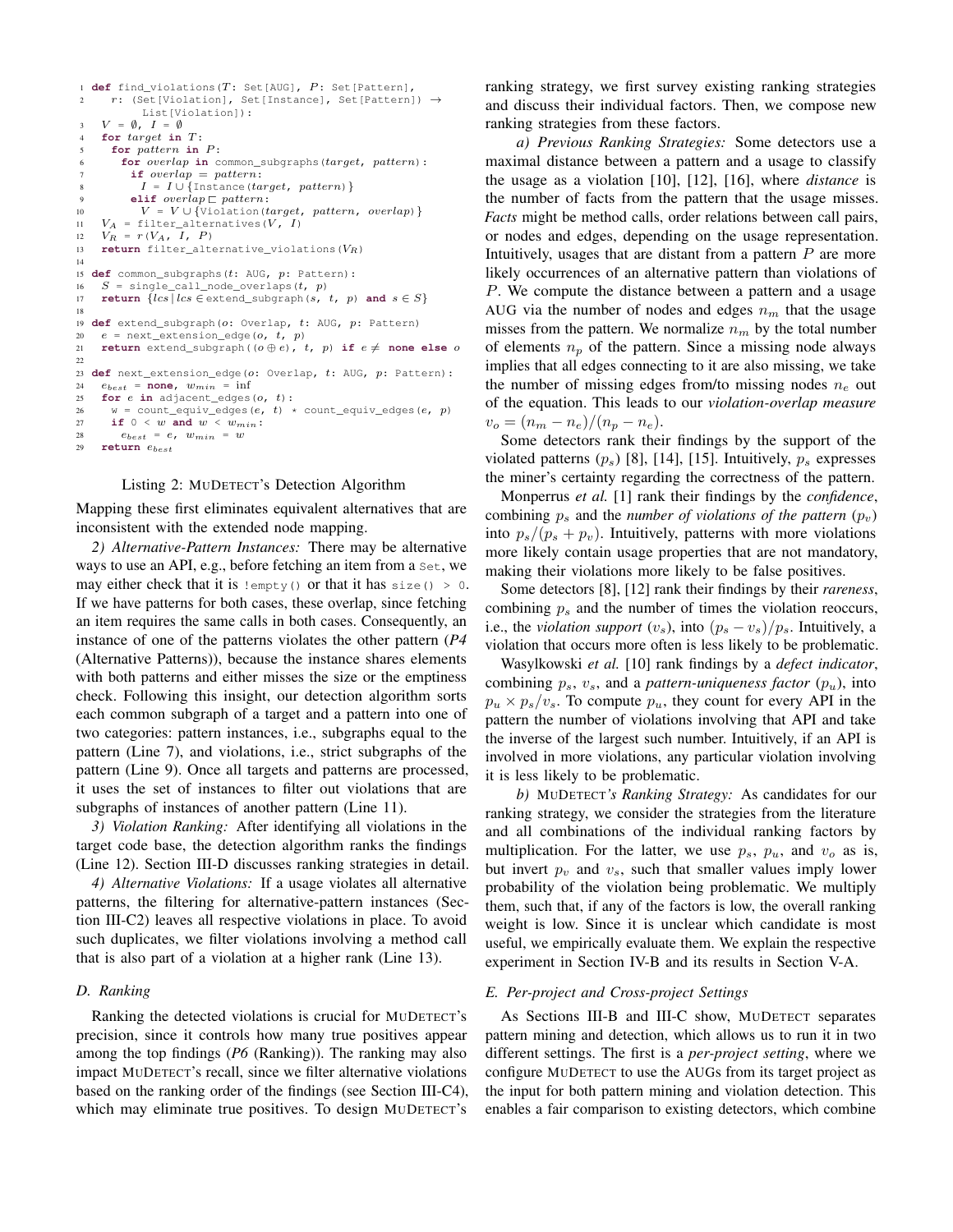mining and detection in a single phase [18] and, thus, always mine and detect on the same input. In this setting, we follow existing work [8], [10], [12], [16] and define the frequency measure  $f(p)$  as the number of distinct instances of the pattern.

The second is a *cross-project setting*, where we configure MUDETECT to use the AUGs from its target project as the input for violation detection and AUGs from other projects as input for pattern mining. This allows us to provide additional usage examples for mining (*P7* (Usage Examples)). We call this configuration MUDETECTXP. In this setting, we define the frequency measure  $f(p)$  as the number of projects from which at least one instance of the pattern originates. The intuition is that a pattern that occurs in more projects is a generally reusable pattern and, therefore, more likely to be correct than a pattern that occurs only in a single project (a project-specific pattern), even if it occurs frequently within that project.

## IV. EVALUATION SETUP

We now present the setup that we use to compare MUDE-TECT's precision and recall to existing detectors. We aim to understand the effectiveness of our mitigation strategies and the impact of the ranking strategies discussed in Section III-D.

#### *A. Detectors and Dataset*

We compare MUDETECT against the four detectors JADET, GROUMINER, TIKANGA, and DMMC, which were empirically evaluated by Amann *et al.* [18]. As the ground-truth for the experiments, they used MUBENCH [7], a dataset of open source projects with 84 known API misuses (Table I, Row 1). For 64 of these misuses, MUBENCH also contains examples of correct usages, which are derived from the fix of the misuse. Since we designed MUDETECT using insights from Amann *et al.*'s study, an evaluation only on MUBENCH may suffer from overfitting. Therefore, we extend the dataset by misuses identified in a recent study by Legunsen *et al.* [19]. They applied runtime verification of API specifications to 200 open-source projects and submitted 114 pull requests that fix API misuses identified in this process. From this set, we take all misuses for which the pull request was accepted as of August 8, 2017, which adds 107 new misuses from 30 projects to our experiments (Table I, Row  $2$ ).<sup>1</sup> Following the structure of MUBENCH, we derive examples of correct usage from the accepted pull requests.

Overall, this gives us a benchmark dataset with 191 API misuses from real-world projects (Table I, Row 3). We use this dataset in our experiments. For simplicity, we refer to this extended dataset as MUBENCH throughout the rest of the paper.

#### *B. Experimental Setup*

To evaluate MUDETECT, we conduct the three per-project experiments proposed by Amann *et al.* [18]: Experiment P to measure precision, Experiment RUB to determine recall upper bound, and Experiment R to measure actual recall. We also

Table I: MUBENCH: Number of Misuses (#MU) and Number of Misuses with Corresponding Correct Usages (#CU).

| <b>Dataset</b>                         | #MU       | #CU       |
|----------------------------------------|-----------|-----------|
| Original MUBENCH [18]<br>Our Extension | 84<br>107 | 64<br>107 |
| Extended MUBENCH                       | 191       | 171       |

Table II: Experiment RNK: Number of Hits (#H), Average Hit Rank (AHR), and Number of Hits in the Top-20 (@20).

| # Strategy                         |  | @20 #H AHR | # Strategy $@20$ #H AHR  |  |             |
|------------------------------------|--|------------|--------------------------|--|-------------|
| 1. $p_s/v_s \times v_o$            |  | 19 34 91.6 | $\cdots$                 |  |             |
| 2. $p_s/v_s$                       |  | 17 34 91.8 | 9. $p_s$                 |  | 14 34 305.5 |
| 3. $p_s/v_s \times v_o \times p_v$ |  | 16 34 90.1 | $\cdot$ $\cdot$ $\cdot$  |  |             |
| 4. Rareness                        |  |            | 16 33 94.3 33. $p_u/v_s$ |  | 2 18 53.2   |
| .                                  |  |            | 34. $v_{o}$              |  | 1 26 1187.4 |

design Experiment RNK to compare the ranking strategies discussed in Section III-D and Experiment XP to evaluate MUDETECTXP in a cross-project setting. We set the frequency threshold  $\sigma = 10$  for MUDETECT and  $\sigma = 5$  for MUDETECTXP. For the other detectors, we use their best configurations from the respective publications.

We execute the experiments using MUBENCHPIPE [18], a public automated benchmarking pipeline built on top of MUBENCH. MUBENCHPIPE facilitates preparing the target projects from MUBENCH, executing the detectors, and collecting result statistics after we manually reviewed the detectors' findings. In all our experiments, two authors first independently reviewed each detector finding and then discussed any disagreements until a consensus was reached about whether the finding correctly identifies a misuse. We report Cohen's Kappa score as a measure of the reviewers' initial agreement. We now introduce these five experiments in detail.

Experiment P. The goal of Experiment P is to measure the detectors' *precision*. We run the detectors on all projects from MUBENCH, letting them *mine patterns and detect violations* on a per-project basis. Since some detectors report several hundreds of findings, reviewing all findings of all detectors on all projects is practically infeasible. Therefore, we sample ten projects and review the top-20 findings per detector on each of them, as determined by the detectors' own ranking strategies. In this sample, we include the five projects Amann *et al.* [18] used in their precision experiment. In addition, we choose another five of the new projects we added to MUBENCH. To this end, we compute the average normalized number of findings (ANNF) across detectors for each project. The NNF for a given detector for a given project is the number of findings the detector has on that project divided by the maximum number of findings the detector has on any project. We select two projects with the highest ANNF, two projects with the lowest ANNF, and one random project from the mid range. For fairness, we exclude projects where one of the detectors failed or where two or more detectors did not report any findings. We could not exclude all projects where one of the detectors did not report any findings, because this left us with fewer than five projects to chose from. Experiment RUB. The goal of Experiment RUB is to assess

<sup>&</sup>lt;sup>1</sup>JADET and TIKANGA initially crashed on most new projects, because they used the outdated Bytecode toolkit ASM 3.1. To fix this, we updated this dependency to ASM 6.0. To ensure that this change did not hamper with the detectors' capabilities, we repeated the experiments of Amann *et al.* [18] and verified that the detectors still produce the exact same results.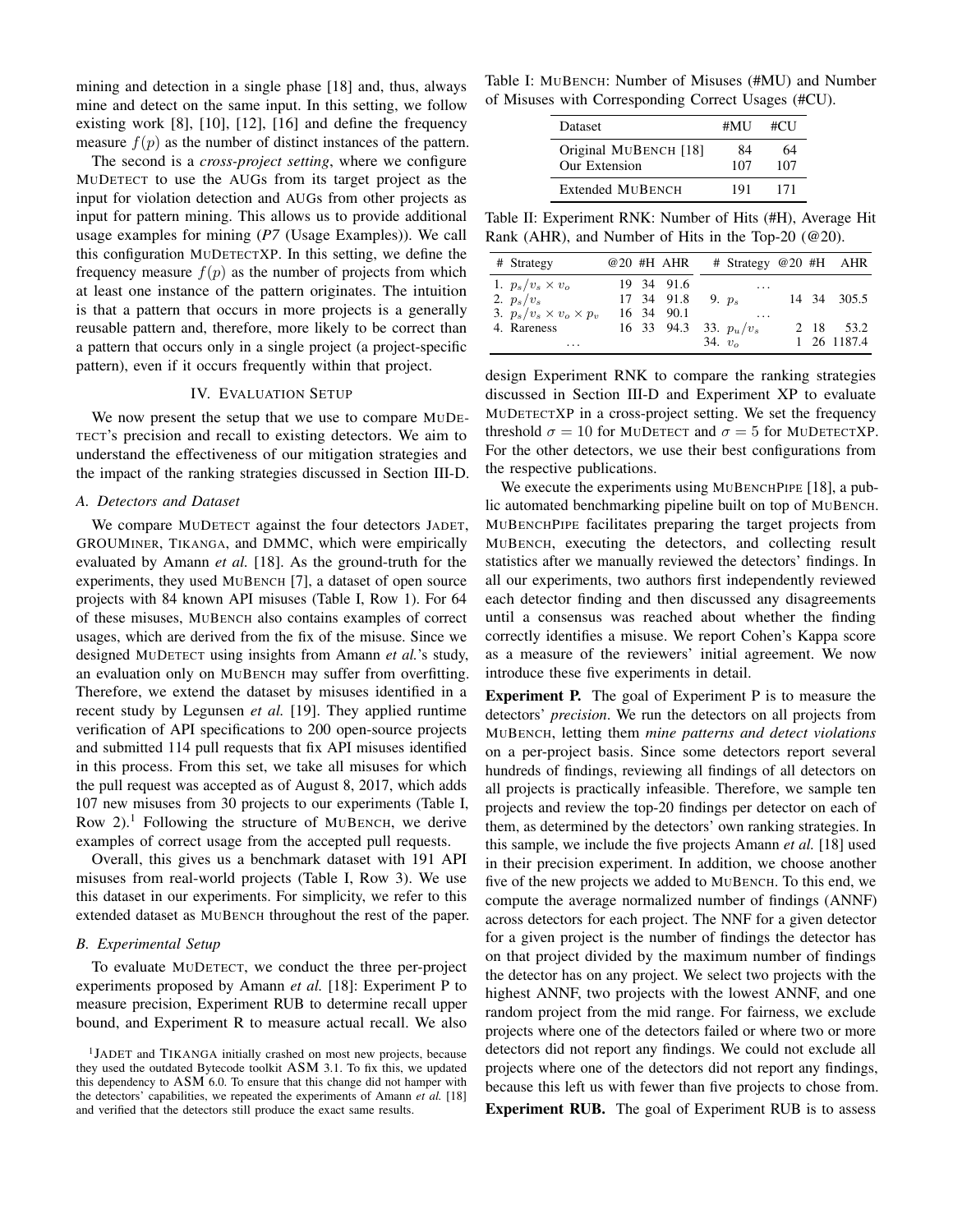detectors' *recall upper bound*, given perfect training data. This separates conceptual limitations from the effect of insufficient training data. Since we need to provide a correct usage as input training data, we limit this experiment to the 171 misuses in MUBENCH that have corresponding correct usages (see Table I). We run the detectors once for each of these misuses, providing them with enough copies of the corresponding correct usage for pattern mining. This ensures that detectors always find sufficient evidence to mine the pattern required to identify the misuse. We review all *potential hits*, i.e., all detector findings in the same method as the known misuse.

Experiment R. The goal of Experiment R is to measure the detectors' *recall*. We run the detectors on all projects of MUBENCH, letting them *mine patterns and detect violations* on a per-project basis. Then, we again review all potential hits. As the ground truth, we use all 191 known misuses from MUBENCH, plus any previously unknown true positives identified by the detectors in Experiment P. This gives us the recall of the detectors with respect to a large number of misuses and, at the same time, crosschecks which of the detectors' findings are also identified by other detectors.

Experiment RNK. The goal of Experiment RNK is to find *the best ranking strategy* for MUDETECT among the candidate strategies discussed in Section III-D. Ideally, we would repeat both Experiments P and R for all 34 candidate ranking strategies to determine the best strategy. However, repeating Experiment P would require us to review up to 20 findings for each of the ten target projects per candidate strategy  $-$  a total of 6,800 findings – , which is practically infeasible. Therefore, we only repeat Experiment R for each of the candidate ranking strategies. This gives us both the recall of the detector, as well as the ranks of all confirmed hits, i.e., findings that identify a known misuse from MUBENCH. We use the *number of hits*, the *average rank of all hits*, and the *number of hits in the top-20 findings* as quality measures for the ranking strategies. To prevent overfitting, we use only the original MUBENCH for Experiment RNK and verify the result on our extended dataset.

Experiment XP. The goal of Experiment XP is to measure MUDETECTXP's *precision* and *recall* (in a cross-project setting). To measure precision, we run MUDETECTXP on the ten sample projects from Experiment P and review its top-20 findings. To measure recall, we run MUDETECTXP on all projects in MUBENCH and review all its potential hits for all known misuses, as in Experiment R. For each target project, we provide the detector with training projects for all APIs with known misuses in the target project. To ensure that the training projects contain examples of the APIs with known misuses in MUBENCH, we collect client projects of the respective APIs using the code-repository mining platform BOA [26] (full 2015 GitHub dataset). For each API, we query BOA for projects that either declare a field, variable, or parameter, or call a static method of the respective API type. We share the query template and the result lists [22]. From each list, we take the first 50 projects that are still available as of February 2018 and randomly sample up to 20 usage examples of the respective API from each project. This gives us a diverse cross-project sample of up to 1,000 usage examples per API.

# V. RESULTS

In this section, we present the results of our experiments and compare MUDETECT's detection performance with the detectors JADET, GROUMINER, TIKANGA, and DMMC. All experiments ran on a *MacBook Pro* with an *Intel Xeon @ 3.00GHz* and *32GB of RAM*. Tables II and III summarize the results; the full results are available on our artifact page [22].

We analyze the root causes for MUDETECT's false negatives (FN) and false positives (FP) in each subsection, as applicable, to validate whether our mitigation strategies were successful and to direct future work. We present the most prevalent root causes here and the full list on our artifact page [22]. We also discuss possible mitigation strategies and their trade-offs.

## *A. Experiment RNK*

We first run Experiment RNK on the original MUBENCH to determine the best ranking strategy for MUDETECT. Table II shows the best and worst ranking strategies ordered by the number of hits in the top-20 findings (@20), the number of hits (#H), and the average hit rank (AHR).

The results show that ranking has a huge impact on how high MUDETECT ranks the misuses. We observe that the pattern support  $(p_s)$  appears in all of the top-16 and in none of the bottom-10 ranking strategies. Contrarily, the pattern uniqueness  $(p_u)$  appears in 11 of the bottom-15 strategies and in none of the top-10. The violation-overlap measure  $(v<sub>o</sub>)$ , the violation support  $(v_s)$ , and the pattern violations  $(p_v)$  appear in different combinations in ranking strategies throughout the field. While this clearly shows that the pattern support is the most important ranking factor, the strategy consisting of only this factor is only the 9th-best strategy. This suggests that detectors should consider other factors as well. The best strategy combines the pattern support  $(p_s)$ , the support of the violations  $(v_s)$ , and the violation-overlap measure  $(v_o)$  into  $p_s/v_s \times v_o$ . Repeating Experiment RNK on our dataset extension identifies the same best ranking strategy. We use this strategy for MUDETECT and MUDETECTXP in all remaining experiments.

## *B. Experiment P*

The first part of Table III summarizes the results of measuring the detectors' precision in their top-20 findings.

*O1:* MUDETECT reports 146 violations in the top-20 findings in the ten projects. Among these violations, we find 32 true positives, 21 of which were previously unknown. This results in precision of 21.9%, which exceeds the precision of the other detectors more than two-fold.

The results of Experiment P show that the ranking strategy identified from Experiment RNK successfully pushes true positives to the top (*P6* (Ranking)), allowing us to outperform other detectors. MUDETECT also reports no false positives that are instances of alternative patterns. Since such false positives accumulate to 19% of other detectors' findings [18],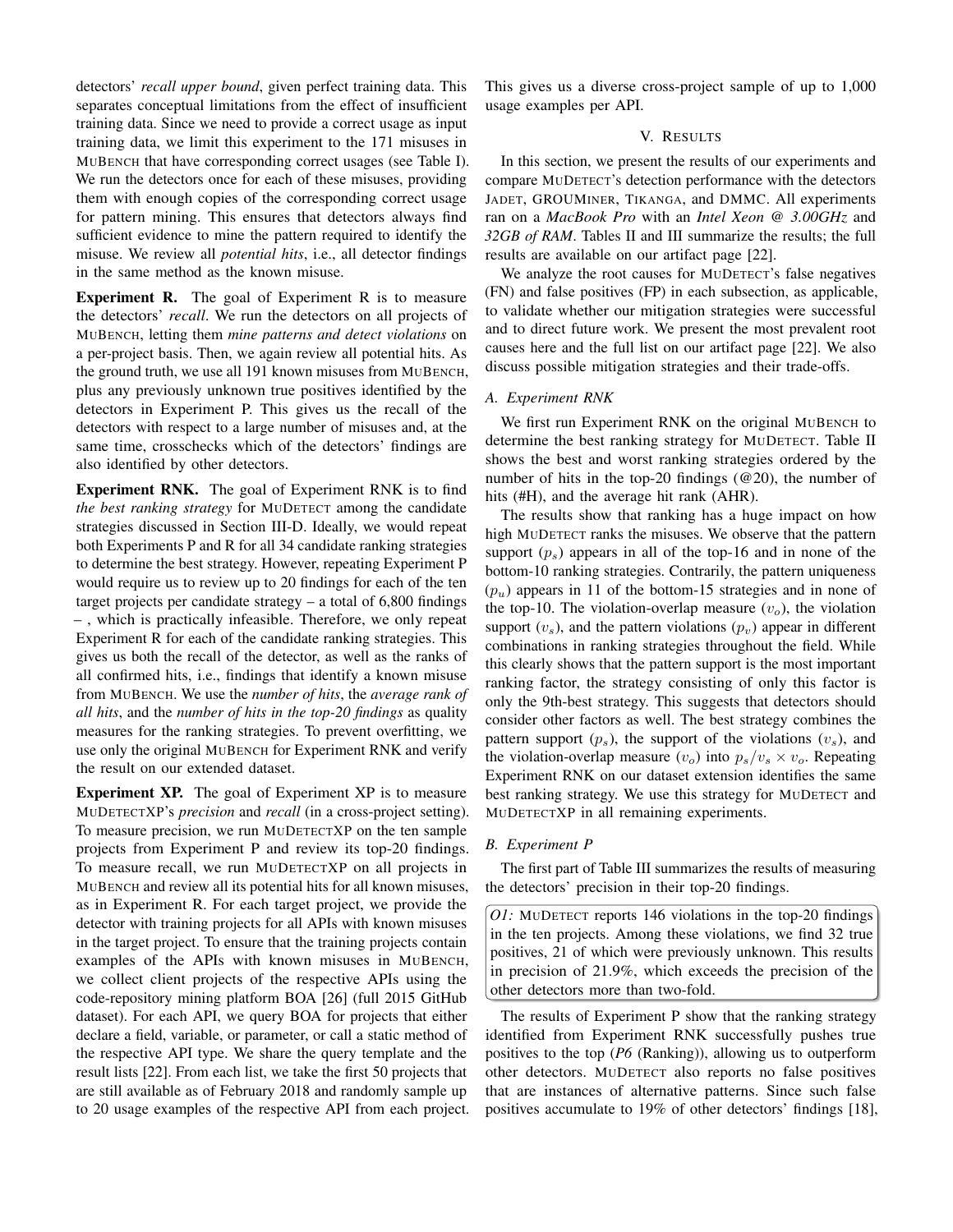we conclude that our filtering strategy successfully resolves *P4* (Alternative Patterns). MUDETECT reports no self-usages and only one cross-method usage, which our filtering misses, because the respective object is initialized as a local variable and only later assigned to a field. While this is an opportunity to improve our filtering heuristic, it also shows that our strategy successfully mitigates *P5* (Self- and Cross-method Usages), which caused 12% of the false positives of other detectors [18]. However, there are still false positives, due to different causes: *FP1:* Uncommon Usages. 84 (73.7%) of the false positives are uncommon-but-correct usages. In nine cases, e.g., a loop calls Iterator.hasNext() again after calling next(), to check whether there will be a subsequent iteration. MUDETECT reports a missing call to next() after this second call to hasNext(). This illustrates two problems: (1) the heuristic for identifying pure methods by the name prefix get misses cases such as hasNext(), (2) MUDETECT does not consider alternative nonfrequent patterns. This root cause of false positives corresponds to *P3* (Uncommon Usages). We conclude that the removal of calls to pure methods is insufficient to address this problem. A future solution might be *a probabilistic model of API usage* that considers the likelihood of different usages and reports no violation if one usage is only slightly more likely than another, or if an API's usages generally vary a lot.

*FP2:* Intra-procedural Analysis. 18 (15.8%) of the false positives are due to our intra-procedural analysis. In seven cases, MUDETECT reports missing usage elements that occur in transitively called methods. Using an inter-procedural analysis, e.g., to filter such false positives as proposed by Li and Zhou [8], might help mitigate this problem. Future work should investigate whether the additional computational cost pays off.

# *C. Experiment RUB*

The second part of Table III summarizes the results of measuring the upper bound to the detectors' recall.

*O2:* MUDETECT identifies 124 of the 171 misuses used in this experiment (72.5%). This upper bound of recall clearly outranks that of the other detectors by 20.3% for GROUMINER and by over 54% for each of the other three detectors.

*O2* shows that we successfully mitigated *P1* (Representation) with the design of AUGs: (1) AUGs capture the difference between correct usages and misuses better than all other detectors' representations and (2) our detection algorithm succeeds in identifying these differences. There are still 15 false negatives due to *P1* (Representation), all cases where an illegal parameter value (constants or literals) is passed as a call parameter. None of the detectors can detect these, because they do not capture concrete values.

MUDETECT correctly matches pattern and target usages despite different call order and polymorphic calls, which means we successfully mitigated *P2* (Matching). There are still seven false negatives where it does not match the respective pattern and target usages, because they contain only a single, distinct call. None of the detectors identifies these cases, because they only match patterns and usages with at least one common call.

Overall, MUDETECT identifies 39 misuses that all other detectors miss. In turn, MUDETECT misses ten misuses that at least one of the other detectors finds, eight of which are due to the heuristics we introduced to improve precision, such as filtering cross-method usages. There are 38 more misuses that all detectors miss. False negatives of MUDETECT are due to: *FN1:* Self-Usages. Eight cases are due to our removal of self-usages, which successfully mitigated *P5* (Self- and Crossmethod Usages) in Experiment P. This means we traded recall for precision. By *capturing inter-procedural usages* we might make filtering self- and cross-method usages unnecessary and enable us to identify misuses in them. The CHRONICLER [11] detector mines usages from an inter-procedural call graph, which might mitigate the problem. However, it is unclear how to adapt this approach from considering only method calls to all usage elements encoded in AUGs. Furthermore, such an approach duplicates evidence, if methods are called multiple times, which might bias the mining.

*FN2*: **Redundant.** Seven cases are misuses where the usage has a redundant element that should be removed. Since all detectors are designed to detect missing elements, none can detect these misuses. It is worth noting that DROIDASSIST [27] uses a *probabilistic approach* that might find superfluous method call, but the technique has never been evaluated.

## *D. Experiment R*

Overall, the detectors identified 34 previously unknown misuses in Experiment P. With the 191 misuses from MUBENCH, this gives us 225 misuses for measuring the detectors' recall. The third part of Table III summarizes the results.

*O3:* MUDETECT identifies 47 of the 225 misuses. This results in recall of 20.9%, which exceeds the recall of the other detectors almost two-fold.

MUDETECT correctly identifies 13 misuses that none of the other detectors identifies, eleven of which it already identified in Experiment P. The other six previously unknown misuses from Experiment P are also identified by at least one detector.

MUDETECT misses 13 misuses that one of the other detectors finds. Six of these are identified only by DMMC, because the projects contain too few usage examples for the other detectors to mine a respective pattern. DMMC's probabilistic approach may identify misuses with little evidence. In three of the six cases, DMMC finds exactly two usage examples of the respective API: a correct usage and the misuse. Consequently,  $p_s = 1$  and  $p_v = 1$  and, therefore, confidence = 0.5, which is exactly DMMC's threshold for reporting a misuse. Since MUDETECT requires a pattern support of at least 10, it cannot find these misuses. Another five of these misuses are identified by JADET or TIKANGA or both. In all cases, the target method contains multiple equal misuses. JADET and TIKANGA report a single finding identifying the misuse, but since they do not provide line locations within the method, we conservatively count it as a hit for all the misuses. MUDETECT, on the other hand, reports findings at line level, which is why we only count hits when the finding line matches the known misuse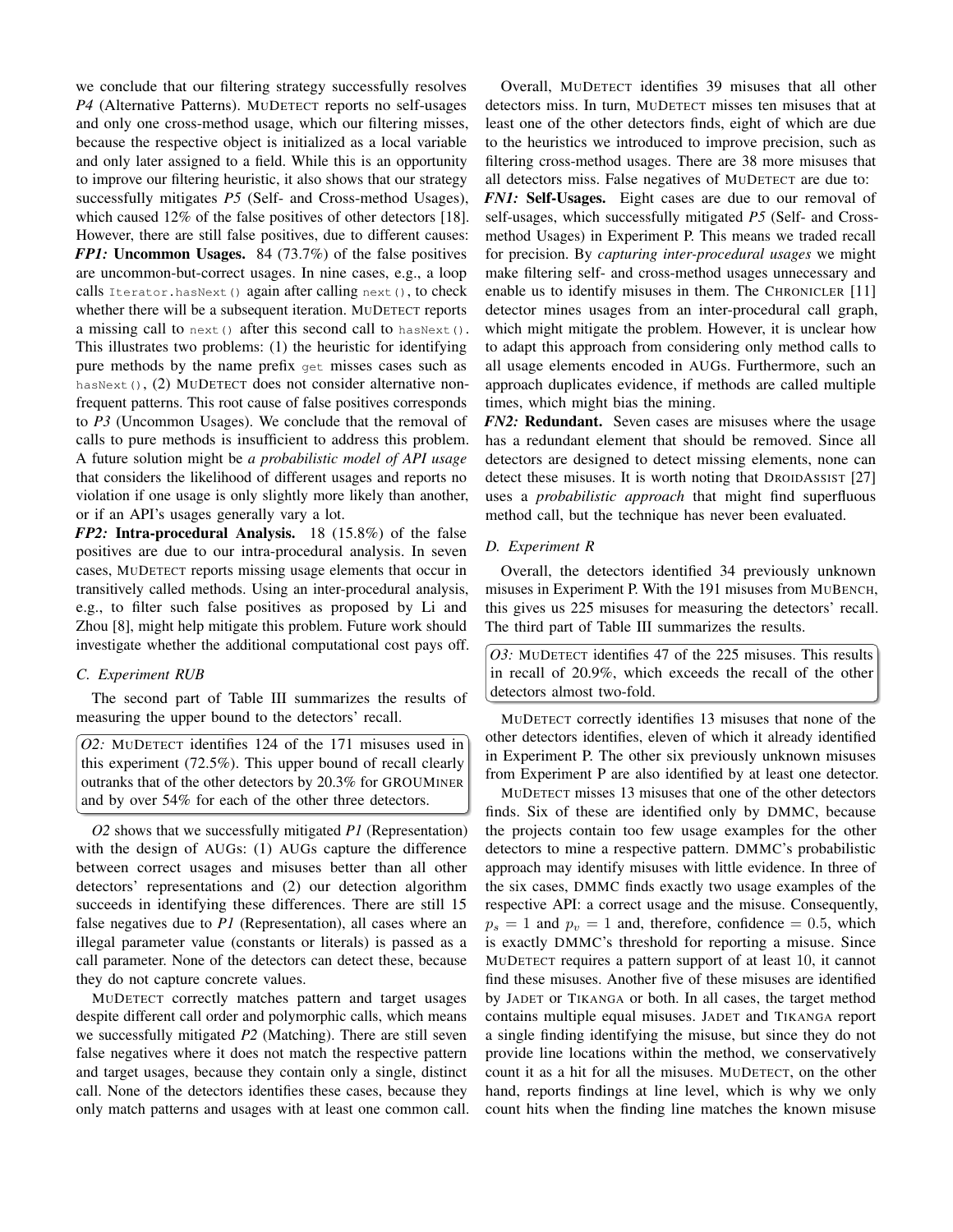Table III: Results: Experiment P measures precision in the top-20 findings. Experiment RUB measures recall upper bound. Experiment R measures recall. Experiment XP measure precision and recall of MUDETECTXP.

|                   | Experiment P        |                                            |                | Experiment RUB Experiment R |                          |                |      |                      |                |
|-------------------|---------------------|--------------------------------------------|----------------|-----------------------------|--------------------------|----------------|------|----------------------|----------------|
| Detector          | Comframe<br>Misuses | Precision                                  | Score<br>Kappa | Hits                        | Bound<br>Upper<br>Recall | Score<br>Kappa | Hits | Recal                | Score<br>Kappa |
| <b>JADET</b>      | 8                   | $8.8\%$ 0.64                               |                |                             | 29 16.9%                 | 0.79 15        |      | $6.7\%$ 0.64         |                |
| <b>GROUMINER</b>  | 4                   | $2.6\%$ 0.49                               |                |                             | 88 51.2%                 | 0.85           | - 7  | $3.1\%$ 1.00         |                |
| TIKANGA           | 7                   | $8.2\%$ 0.52                               |                | 15                          | 8.8%                     | 0.73 17        |      | 7.6% 0.69            |                |
| <b>DMMC</b>       | 12                  | 7.5% 0.72                                  |                |                             | 28 16.3%                 |                |      | $0.88$ 24 10.7% 0.91 |                |
| <b>MUDETECT</b>   |                     | 32 21.9% 0.90 124 72.5% 0.89 47 20.9% 1.00 |                |                             |                          |                |      |                      |                |
| <b>MUDETECTXP</b> |                     | 30 33.0% 0.88                              |                |                             |                          |                |      | 95 42.2% 0.93        |                |

line, resulting in only 1 hit being counted. For the last two of these misuses, MUDETECT misses the pattern due to the greedy extension strategy that we chose to keep the mining scalable.

#### *E. Experiment XP*

While MUDETECT has considerably higher recall than the other detectors, we aim to push its boundaries further. We observe that it has on average 227.6 usages examples (median  $= 105$ ) for APIs whose misuses it identifies, but only 38.6 examples (median  $= 11$ ) for those it misses. The moderate correlation (Pearson's  $r = 0.52$ ) between the number of examples and detecting a misuse supports the hypothesis that the target projects lack usage examples for some APIs.

The 225 misuses in Experiment R are from 59 APIs. For five of these, we find no projects with respective usages on GitHub and for another thirteen, we find less than 50 projects. For the remaining 41 APIs, we find 50 or more projects. The crossproject sampling (Section IV-B) collects on average 239.3 usage examples per API (median  $= 172$ ), compared to the average of 78.5 (median  $= 25$ ) in the per-project setting.

The last row of Table III shows the precision and recall of MUDETECTXP compared to those of the other detectors in Experiment P and Experiment R.

*O4:* MUDETECTXP reports 91 violations in the top-20 findings on the ten projects. Among these violations, we find 31 true positives, six of which were previously unknown. This results in precision of 33.0%, which outranks MUDETECT by 11.1% and the other detectors almost fourfold.

*O5:* MUDETECTXP identifies 95 of the 225 misuses. This results in recall of 42.2%, which improves on MUDETECT results more than twofold and on the other detectors' more than fourfold.

MUDETECTXP identifies 65 misuses that MUDETECT misses. For these misuses, MUDETECT has on average only 94.6 usage examples (median  $= 16$ ), while MUDETECTXP has on average 258.4 examples (median  $= 216$ ). This suggests that detectors should search for additional usage examples, if the target project itself contains too few. MUDETECT, in turn, identifies 17 misuses that MUDETECTXP misses. Ten of these are usages

of APIs declared in the respective target project. Interestingly, the problem is not a lack of examples, as MUDETECTXP has on average 239.3 (median  $= 172$ ). A possible explanation is that APIs are used differently in the declaring project than in client projects. This suggests that detectors should consider, but distinguish both sources of usage examples.

The results of Experiment XP show that mining patterns from other projects significantly improves both precision and recall (*P7* (Usage Examples)). This is encouraging for API misuse detection researchers: given the completely automated pipelines provided by MUBENCHPIPE and MUBENCH, it should be straightforward for future work to integrate the latest techniques from finding reliable projects to mine [28] as well as evaluating quality of online examples [29]. This could even further improve on our results by easily retrieving more highquality usage examples to train the detector.

## *F. Generalizability*

Since we evaluate MUDETECT on a dataset that we (in part) also used to design the detector, we run the risk of overfitting. To validate that this did not happen, we analyse by how much MUDETECT improves over the other detectors separately on the original MUBENCH (MBO) and our dataset extension (MBE).

On average, MUDETECT's precision increases 3.0x on MBO vs. 2.7x on MBE and MUDETECTXP's precision increases 3.9x on MBO vs. 4.5x on MBE, showing that the precision improvement generalizes.

On average, MUDETECT's recall increases 5.1x on MBO vs. 2.0x on MBE. This drop in recall improvement is due to MBE containing mostly smaller projects than MBO, where MUDETECT's more precise analysis struggles with the small number of training examples. Training data is apparently crucial, because MUDETECTXP's recall increases 5.5x on MBO vs. 6.6x on MBE, showing that the recall improvement generalizes, too.

## *G. Previously Unknown Misuses*

In our experiments, MUDETECT and MUDETECTXP identified 27 previously unknown misuses. To validate these findings and as a contribution to the projects that served as our evaluation subjects, we manually created fixes for these misuses and submitted them as pull requests to the respective projects.

In this process, we excluded eight misuses, because the code containing them has been deleted from the respective project for reasons other than the misuse, and another three misuses, because the project does not accept pull requests. From the remaining 16 misuses, we created eight pull requests, grouping similar misuses into a single request.

To date, three of these pull requests were accepted: One fixes a bug in Google's Closure compiler, which caused it to crash on code with an invalid reference in a block comment. Such a reference led the compiler to access an empty Iterator, due to a missing check. Another fixes a bug in TestNG's XML export, which failed to close an XML tag along a specific execution path, leading to malformed data. The third fixes two bugs in Apache Lucene, which could lead search queries to crash due to missing checks on collections' length. This demonstrates that MUDETECT finds relevant problems in mature projects.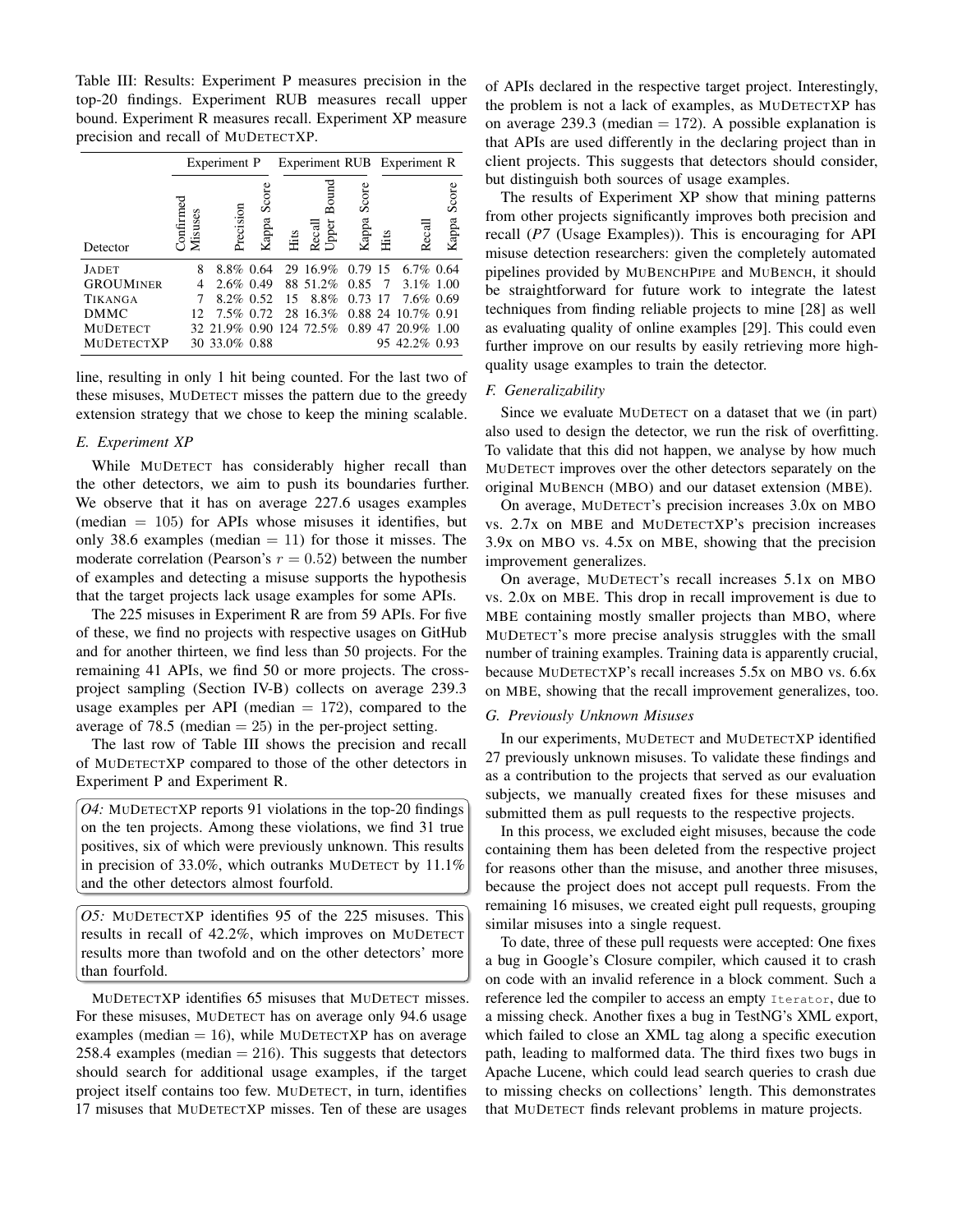# *H. Discussion*

Our results show that MUDETECT identifies relevant problems in mature software projects. It successfully adopts the strengths of existing detectors while mitigating many of their weaknesses, leading to 4x higher precision and recall. One of our industry partners showed interest to use MUDETECT in code-quality audits. The most important design decisions to achieve this were (1) separating pattern mining and violation detection, which enables us to apply MUDETECT in a cross-project setting, and (2) empirically investigating ranking strategies to push true positives to the top. Future work should investigate the performance and precision trade-offs of using inter-procedural static analysis to address remaining problems, such as *FP2* (Intraprocedural Analysis) and *FN1* (Self-Usages). Addressing other remaining problems, such as *FP1* (Uncommon Usages) and *FN2* (Redundant), likely requires different, e.g., probabilistic, models of API usage and mining algorithms.

## VI. THREATS TO VALIDITY

*Overfitting.* We designed MUDETECT based on prior work's observations from experiments on MUBENCH [18]. We evaluated MUDETECT (in part) on the same benchmark, which bears the danger of overfitting. To mitigate this threat, we extend the benchmark to more than twice its original size and validate that MUDETECT's performance generalizes to this extended dataset.

*Internal Validity.* We did not fine-tune the other detectors, but used the best configurations reported in their respective publications. We reviewed the detectors' findings ourselves. The detector producing a finding was known, because we could not blind their distinct representations of API usages and violations. We evaluated only MUDETECTXP in the cross-project setting, because the other detectors cannot use separate datasets for mining and detection. Modifying them ourselves to support this might hamper with their capabilities. We published the list of example projects we used [22] and encourage others to assess their approach in this setting. Providing MUDETECTXP with only example usages for the APIs with known misuses in MUBENCH potentially biases the results with respect to precision, because it reduces the overall number of patterns and, consequently, might reduce the number of reported violations.

*External Validity.* The dataset of API misuses in our evaluation might not be representative. We mitigated this by using MUBENCH, a public and state-of-the-art benchmark. The API misuses it contains cover the capabilities of all detectors in our evaluation. We further extend the benchmark by findings from a large-scale study [19].

#### VII. RELATED WORK

Helping developers use APIs has received much attention. Approaches include improving documentation (e.g., [30], [31]) and assisting developers with recommendations while writing code (e.g., [32], [33]). Another direction is API-misuse detection, which can be further classified into static and dynamic approaches. Dynamic approaches execute programs to detect deviations from normal behavior (e.g., [34], [35]). Our focus is on static misuse detectors, so we briefly discuss existing ones. Amann *et al.* [18] present a detailed survey and comparison of detectors and their capabilities.

The closest work to MUDETECT is GROUMINER [12], which uses a graph-based representation (GROUMs) for API usages. GROUMINER's relatively high recall [18] led us to also use a graph representation. Both AUGs and GROUMs are directed graphs that capture calls, field accesses, and control/data dependence. However, GROUMs are simple graphs that encode actions and loop/branching statements in nodes and use unlabelled edges to uniformly represent data and control dependence. AUGs are multigraphs that capture actions and data entities in nodes and distinguish different kinds of control/data dependence (including exceptional and synchronized flow) in labelled edges. This precisely differentiates usages in our mining and detection algorithms and improves scalability.

In addition to the detectors we compare to, there are detectors for various languages. For C, detectors include: PR-MINER [8] uses frequent-itemset mining to detect missing method calls. COLIBRI/ML [9] re-implements PR-MINER using Formal Concept Analysis [23]. RGJ07 [11] uses frequentitemset mining to detect missing call-argument conditions. CHRONICLER [36] mines frequent call-precedence relations to detect call-order violations. AX09 [13] uses push-down model checking to detect missing error handling.

CAR-MINER [14] is a detector for C++ and Java, specialized in detecting wrong error handling. ALATTIN [15] is a detector for Java that detects missing null checks, missing value or state conditions not involving literals, and missing calls required in checks. DROIDASSIST [17] is a detector for Dalvik Bytecode. It uses a Hidden Markov Model to compute the likelihood of call sequences to detect missing, misplaced, and redundant method calls; no evaluation was presented in the paper.

#### VIII. CONCLUSION

In this paper, we investigate whether the performance of APImisuse detectors can be improved. We design MUDETECT to build on the strengths, and address many of the problems, of existing detectors. We systematically design a ranking strategy that effectively ranks true positives among MUDETECT's top findings. We compare the performance of MUDETECT to four state-of-the-art detectors. Our evaluation shows that MUDETECT clearly outranks these detectors, with recall upper bound of 72.5%, recall of 20.9%, and precision of 21.9% in the typical per-project setting. In a cross-project setting, MUDETECT's recall reaches 42.2% and its precision 33.0%. We also analyze the remaining false negatives and false positives to help researchers identify further improvement opportunities.

## ACKNOWLEDGEMENTS

This work was partially funded by the German Federal Ministry of Education and Research (BMBF) within the Software Campus project *Eko*, grant no. 01IS12054, by the DFG as part of CRC 1119 CROSSING, and by the Hessen State Ministry for Higher Education, Research and the Arts (HMWK) within CRISP. The authors assume responsibility for the paper content.